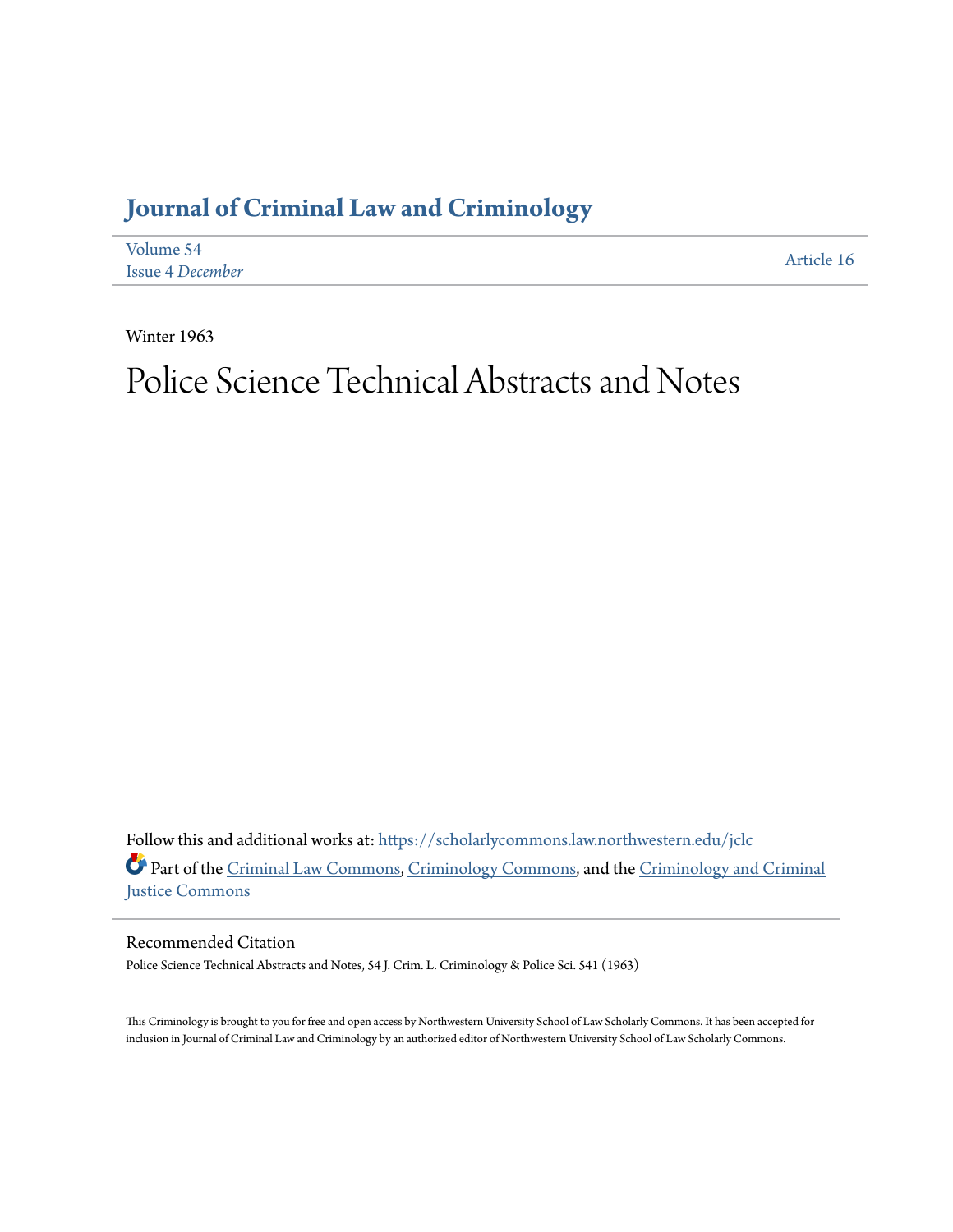### ROGER **SHERMAN GREENE 1908-1963**

Roger Sherman Greene, a leader in the development of the profession of criminalistics in California and well known to the field throughout the United States, died on April 22, 1963. Author of a number of articles appearing in the Journal, Greene was employed as a chemist and ballistics expert by the California State Bureau of Criminal Identification and Investigation, Sacramento, when its laboratory was established on August 3, 1931. He was one of the first fulltime scientifically trained laboratory specialists in the field of criminalistics to be employed by a law enforcement agency. By the time of his death, his job title had been changed to Criminalist and the Bureau laboratory had expanded from a one man operation to its present status as one of the best equipped and staffed laboratories in the United States.

Greene was born at Seattle, Washington, July **6,** 1908. He was graduated with a B.S. degree in

chemistry from the University of California, Berkeley, in **1931.** From that date until **1960,** he held a reserve Army commission, serving on active duty 1942-1946 as an ordnance officer. He retired with the rank of major.

Among his professional affiliations, Greene was a Fellow of the American Academy of Forensic Sciences, a life member of the California Division, International Association for Identification, and was one of the founders and charter members of the California Association of Criminalists.

Acknowledged as an outstanding scientist and criminalist, he will be missed not only for the loss of his professional skills, but perhaps more significantly by all those who knew him as a sincere and kindly man.

Thoms P. HUNTER\*

**\*** Bureau o' Criminal Identification and Investigation, Sacramento, California.

## **POLICE SCIENCE TECHNICAL ABSTRACTS AND NOTES**

#### Edited **by**

#### Joseph **D.** Nicol\*

#### Abstractors

William **E. Kirwant J. D. Chastain**§

Altered Motor Numbers-G. Maennel, *Kriminalislik, 17* (4): **156-159** (April **1963).** An automobile thief and stripper used a grey plastic compound (not identified in the article) to alter the motor number of stolen cars. The original number was first chiseled out, the plastic was applied, and

Jan Beckt

**\*** Superintendent, Bureau of Criminal Identification and Investigation, Springfield, Illinois.

t First Deputy Superintendent, New York State Police, Albany.

§ Laboratory Manager, Texas Department of Public Safety, **Austin.**

a new number was stamped into the plastic coating before hardening. He had also used a second technique-on Volkswagens-of cutting out the part bearing the motor number with a torch. After welding the part to the stolen car, he smoothed the joints with the plastic material which made the alteration unnoticeable to the naked eye. (JB)

Differentiating Pearls-P. Von Ecken, *Krimiitalislik, 17* (4): 162-164 (April **1963).** The article describes natural and cultured pearls and their

#### 541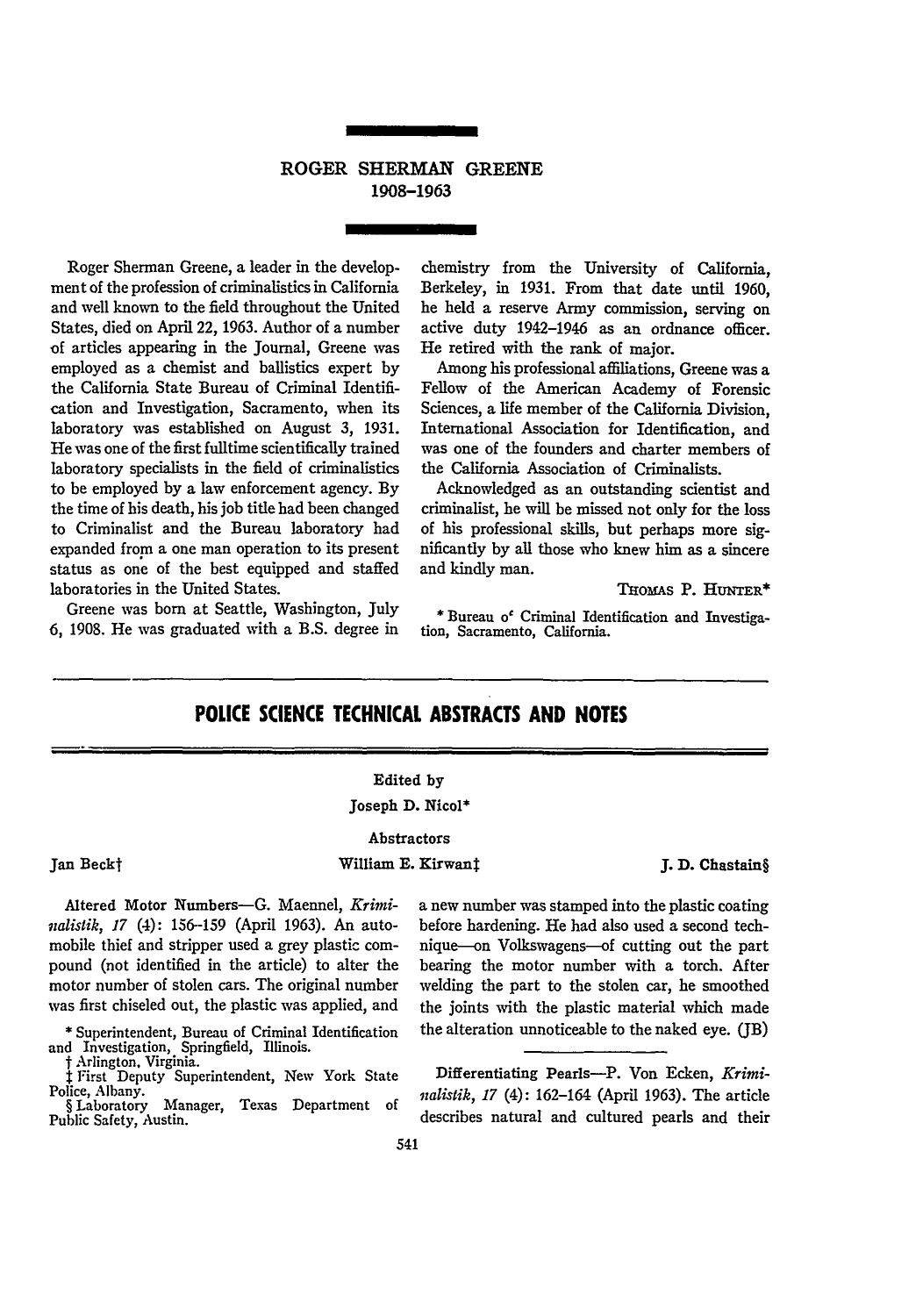differentiation by means of radiography, X-ray diffraction, and luminescence color. While the two types of pearls are built up of the same material externally, the radiographs show the natural pearls as homogeneous and the cultured pearls as composed of an outer and an inner layer. The difference in crystalline structure is also revealed in the diffraction patterns. (JB)

Psychological Analysis of the Human Voice-R. Faehrmann, Archiv fuer Kriminologie, 130 (3-4): 72-85 (Sept.-Oct. 1962). Analysis of the human voice is suggested as a diagnostic tool particularly applicable to criminal interrogation. Certain characteristics of speech reveal something of a persons' makeup, as graphology has done for many years in Continental criminology. A systematic characterization of such features as pitch, volume, tempo, rhythm, and structure would assist the interrogator or investigator in assessing the subject, particularly with regard to his ability to maintain deception.

The author has written a text on the general subject of speech analysis *(Die Deutung des Sprechausdruckes,* Bonn, 1960, Bouvier & Co.) and has prepared a special tape of recorded voices for instructional purposes. (JB)

The Thermofax Copying Method-H. Frisch, *Archiv fuer Kriminologie, 130* (3-4): 91-99 (Sept.- Oct. 1962). A detailed description of the working principles of the Thermofax copying machine and its application to questioned document problems: restoring obliterated writing, charred documents, ink differentiation. The recently introduced transparency material can also be used to demonstrate traced forgeries by superimposing two transparencies.

Of additional interest is the radiation characteristics of the quartz light source of the Thermofax. While the radiation ranges from .4 to about 3 microns, the maximum intensity lies at about 1.1 to 1.2 microns which is well beyond the sensitivity of the ordinary IR films. (JB)

Differentiating Road Dirt in Accident Cases-**0.** Prokop, W. Duenvald, and W. Reimann, *Archiv fiter Kriminologie, 130* (5-6): 134-151 (Nov.-Dec. 1962). The authors routinely use the stereo microscope in examining the clothing of accident victims to differentiate two types of dirt particles; those from the vehicle and those from the road surface. It was assumed, and experimentally confirmed, that dirt on the vehicle (bumper, fenders, hubcaps) consists of only the finest particles since the larger particles do not adhere to these surfaces. It is therefore relatively easy to determine whether the victim was merely struck by the car or was run over by the wheels. The criterion is the presence of large quartz particles which are more or less imbedded in the fabric. (JB)

A Simplified Method for Determination of Urinary Lead-Russell Hilf and Frank F. Castano, *Clinical Chemistry, 9* (2): 163-167 (April 1963). This quantitative determination of urinary lead is a modification of the dithizone reaction. By using specially adapted screwcap wide mouth round 130 ml. bottles fitted with washable plastic liners, the entire quantitative procedure is carried out in the specimen bottle. The method follows Beer's law from 30 to 150 micrograms Pb per liter, and recovery studies indicated no loss of accuracy. **(DC)**

Barbiturate Detection Using Thin-Layer of Chromatography-Irving Sunshine, Eleanor Rose, and Jack LeBeau, *Clinical Chemistry, 9* (3): 312- 316 (June 1963). A rather rapid  $(1\frac{1}{2})$  to 2 hours) thin-layer chromatography method of analysis for barbituric acid derivatives is presented. The usual thin-layer chromatography apparatus is used and two methods of developing the barbiturate spots are given. In addition to the Rf ratio, additional data from the reaction to the spray reagent allows more specific identification. It does not permit precise quantitative estimation, but the spots are semi-quantitative in comparison with standards and permits an educated guess as to their concentration. (JDC)

Evidence, The Key that Locks It Up, a Report on a New Camera-Lee **E.** Lawder, *Law and Order, 11* (7): 60-61 (July, 1963). Information is presented on an evidence camera specifically designed to photograph small evidence such as footprints, tiremarks, bullet marks, fingerprints, etc. It is an import from Japan resulting from experimental work by the Metropolitan Police in Tokyo. It is a fixed focus f2.8 lens and uses 35 mm film. **(JDC)**

How Far Will a Shotgun Shoot-Anon., *Remingm-Peters Law Enforcement Officers Service Bulletin, 18:* 4 (March, 1963). Discusses range of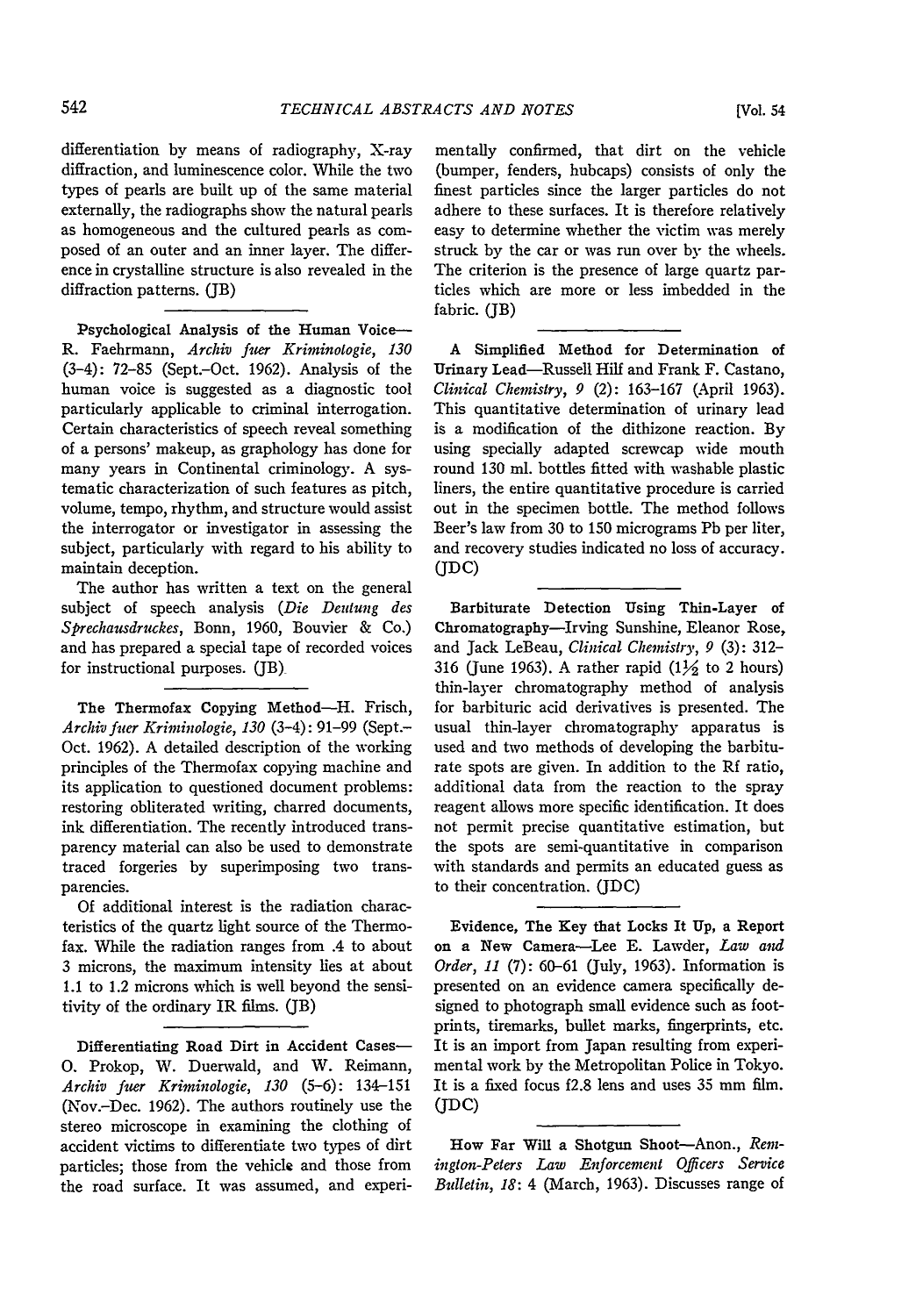near and distant shot in spread as it strikes ground. Suggests General Journee's formula of 2200  $\times$  dia. in inches, expressed as yards. "Balled" shot, wind conditions may alter conditions. (JDN)

The Danger of the "Interrogate as Though Guilty" Practice-R. R. Caputo, *Law and Order, 11* (3): 49-50 (March, 1963). Danger of false confessions. Examiner should courageously report results as he finds them in the chart, regardless of investigator's findings. (JDN)

Savage (Stevens) **.22** Caliber Firing Pin Impressions-Stanton **0.** Berg, *Identification News, 13* (2): 9-11, 14 (Feb., 1963). Dimensions and characteristics of Savage .22 arms, firing pin impressions. (JDN)

How Pneumatic Arms Work-Thomas **E.** Wessel, *The Averican Rifleman, 110* **(8):** 52-4 (Aug., 1962). A general description of the operation of air-spring, air pump, and CO<sub>2</sub> mechanisms. (JDN).

The Identification of Saliva-D. F. Nelson and P. L. Kirk, *Journal of Forensic Medicine*, 10 (1): 14-21 (Jan.-March, 1963). Four tests were studied to determine their value in identifying saliva stains. The author concluded that:

Amylose is very sensitive, applicable to old stains, conclusive if sources of false positives are excluded.

Phosphatase, though sensitive is not specific. Nitrite, to be used on fresh stains.

Thiocyanate, sensitive and applicable to old stains. Conclusive if found, although absence does not exclude saliva. (JDN)

Photographic Mapping of Accident Sites-J. D. Moreland and M. M. Miller, *The Police Journal, 36* (2): 57-64 (Feb., 1963). A telescoping mast is mounted on a Minibus. By means of compressed **C0 <sup>2</sup>**the mast may be extended to 42 ft. above the ground. A Hasselblad camera mounted at the top of the mast will cover an area of 60 ft. square. Errors of dimensions are less than one percent. Flash can be provided for night operation. The inclination of the mast permits photographing a busy intersection without interfering with traffic or risking further accidents. (JDN)

Sample Preparation Methods for X-ray Fluorescence Emission Spectrometry-E. P. Bertin

and Rita J. Longobusco, *Norelco Reporter, 9* (2): 31-43 (March-April, 1962). A discussion of sample preparation of bulk solid powders, liquids and trace, and micro samples. Each category is discussed relative to sources of sample, sources of standards, alternative methods of treatment, most convenient treatment, special equipment, precautions, mountings, favorable and unfavorable features. An extensive bibliography is included. (JDN)

**A** Simple Technique for Mounting Minute Samples for X-ray Diffraction Analysis-F. A. Toman, *Norelco Reporter*, 9 (2): 47 (March-April, 1962). Catalyzed Epoxy resin is used to mount powdered specimens on glass fibers. The fiber is held in the brass specimen holder by Duco cement. No background or interfering lines result from the use of Epoxy. (JDN)

Police Radio Procedure-T. F. Adams, *Police, 7* (5): 35-8 (May-June, 1963). An outline of police radio procedure. (JDN)

Automobile Fires-Their Relation to Automobile Thefts-W. **J.** Davis, *Police, 7* (5): 24-5 (May-June, 1963). The author points to the fact that thieves do not steal cars to destroy them by fire. (JDN)

Admissibility of Photographic Evidence in Prosecution of Felonious Homicides-D. P. King, *Police, 7* (5): 17-19 (May-June, 1963). To be admissible in court, photographs must be relevant to some material fact or condition, identified and authenticated, and not solely inflammatory. Photographs need not be excluded merely because they are gruesome if they have probative value. (JDN)

The Demonstration of Recent Sexual Intercourse in the Male by the Lugol Method-F. Thomas and W. Van Hecke, *M Aedicine, Science, and the Law, 3* (3): 169-70 (April, 1963). A microscope slide is applied to the penis of the suspect. The slide is then exposed over a dish of  $5\%$  Lugol solution. Vaginal cells are stained brown. Although the stain fades, it can be redeveloped. (JDN)

Identification of Mass Casualties: Experience in Four Civil Air Disasters-P. **J.** Stefens and S. W. Tarlton, *Medicine, Science, and the Law, 3* **(3):** 154-68 (April, 1963). The use of pathological, dental, visual, and x-ray findings to identify vic-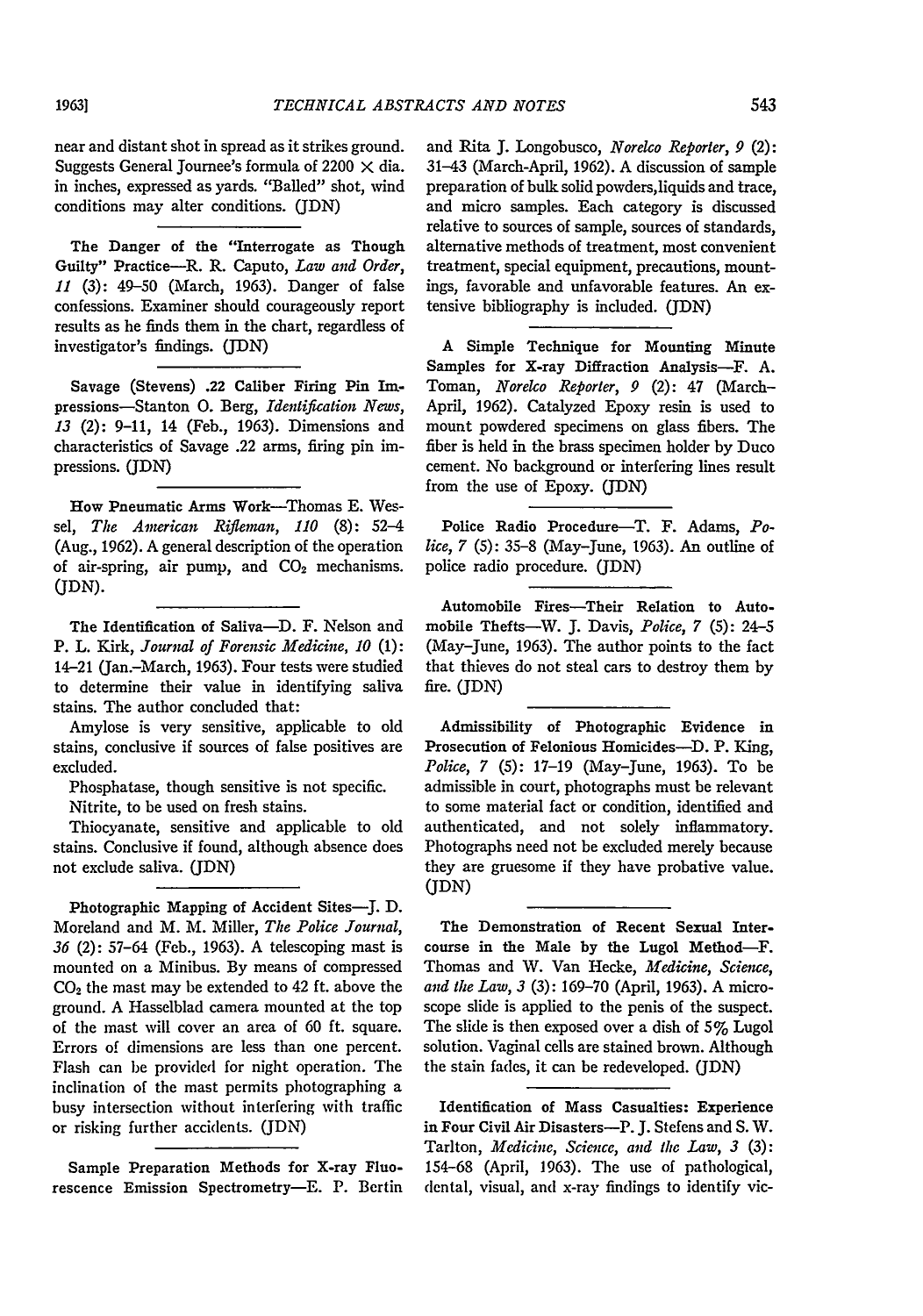tims of air craft accidents is described. It was found that fingerprints and blood groups have limited value whereas jewelry, documents, and visual identification proved most helpful. (JDN)

A Method of Sampling Micro-Amounts of Dusts, Powders, and Fibers for Examination-**J.** L. P. Wyndham, *Medicine, Science, and the Law, 3* (3): 141-4 (April, 1963). A simple device **by** which dust and other fine evidence may be collected on a greased cover slip is described. The unit uses readily available laboratory materials and suction is provided **by** inhalation **by** the operator. (JDN)

Infrared Identification of Microgram Quantities of Heroin Hydrochloride-A. L. Mills, *Analytical Chemistry, 35* (3): 416 (March, 1963). Samples as small as 6-10 mg. of heroin hydrochloride can be identified in the infrared spectra of a specimen purified by 1,1,1,trichlorethane washing. (JDN)

A Modified Flotation Method of Density Determination for Small Solid Samples-E. L. Simons, *Analytical Chemistry, 35* (3): 407-8 (March, 1963). By using a composite of plastic film and the particle specimen, densities, above that possible with floation, can be determined. (JDN)

Rapid Gas Chromatographic Method for Screening of Toxicological Extracts for Alkaloids, Barbiturates, Sympathomimatic Amines, and Tranquilizers-K. D. Parker, C. R. Fontan, and Paul L. Kirk, *Analytical Chemistry, 35* (3): 356-9 (March, 1963). Retention times for 41 alkaloids chromatographed on SE-30 column are given. Alkaline and non-alkaline carbowax 20M columns were studied. Oven temperatures range between 190° and 270'C. Microgram quantities of acidic, basic, and neutral compounds were extracted from tissue and chromatographed without interference from tissue extractives. (JDN)

Improved Gas Chromatographic Column for Barbiturates-K. **D.** Parker, C. R. Fontan, and P. L. Kirk, *Analytical Chemistry, 35* (3): 418-9 (March, 1963). A column consisting of SE 30 (1.5% w/w) and Carbowax 20M (2% w/w) was used to separate barbiturates introduced as solids. The combined liquids permitted a higher column temperature than possible with Carbowax 20M alone. (JDN)

The Identification of Drugs of Addiction and Habituation-F. L. Cann, *Journal, The Forenics Science Society, 3* (1): 33-42 (Sept., 1962). The tests for identification of marihuana, morphine, topranel, chlorpromazine, barbiturates, amphetamine, and meprobamate are discussed. (JDN)

Gas Chromatography of the Antihistamines-C. R. Fontan, W. C. Smith, and P. L. Kirk, *Analytical Chemistry, 35* (4): 591 (April, 1963). Specimens were examined on carbowax 20M, on chromosorb W, treated with KOH. Chromatograph was operated at 230'C (Injector), 190°C (Oven), flow rate of  $N_2$ , 79 cc/min.,  $O_2$  flow of 90 cc/min. to maintain flame. Samples of 1-10 mg showed responses. Both salts and free base forms of antihistamines were chromatographed. (JDN')

Some Observation on the Effects of the Consumption of Alcohol and its Relation to Road Traffic-E. Rentoul, H. Smith, and R. Beavers, *Journal, The Forensic Science Society, 3* (1): 2-10 (Sept., 1962). A discussion of the use of chemical tests and determination of degree of "proper" control of a motor vehicle. Impairment in relation to urine alcohol was studied. The authors recommend that cases be decided either on the quality of the driving alone or on a 10% alcohol. (JDN)

Age Determination of Adult Human Remains by Teeth Examination-G. **D.** Dalitz, *Journal, The Forensic Science Society, 3* (1): 11-21 (Sept., 1962). A point system is discussed, using four anterior teeth. An accuracy of  $+$  or  $-$  6 years is expressed. (JDN)

Shotgun Ballistics-2-Victor Drake, *Journal, The Forensic Science Society, 3* (1): 22-32 (Sept., 1962). A general discussion of shot patterns. (JDN)

The Reliability of Corroborated Police Evidence in a Case Flagrante Delicto-L. R. C. Haward, *Journal, The Forensic Science Society, 3* (2): 71-8 (March, 1963). The sources of error such as psychological factors, memory, duration of view in relating a prior observation are discussed. (JDN)

Using Microfilm for Criminal Identification-A. E. Schoen, *Law and Order, 11* (7): 52-3 (July, 1963). Photographs of criminals are printed on microfilm (16 m/m) and projected by means of a Bell and Howell portable microfilm reader. (JDN)